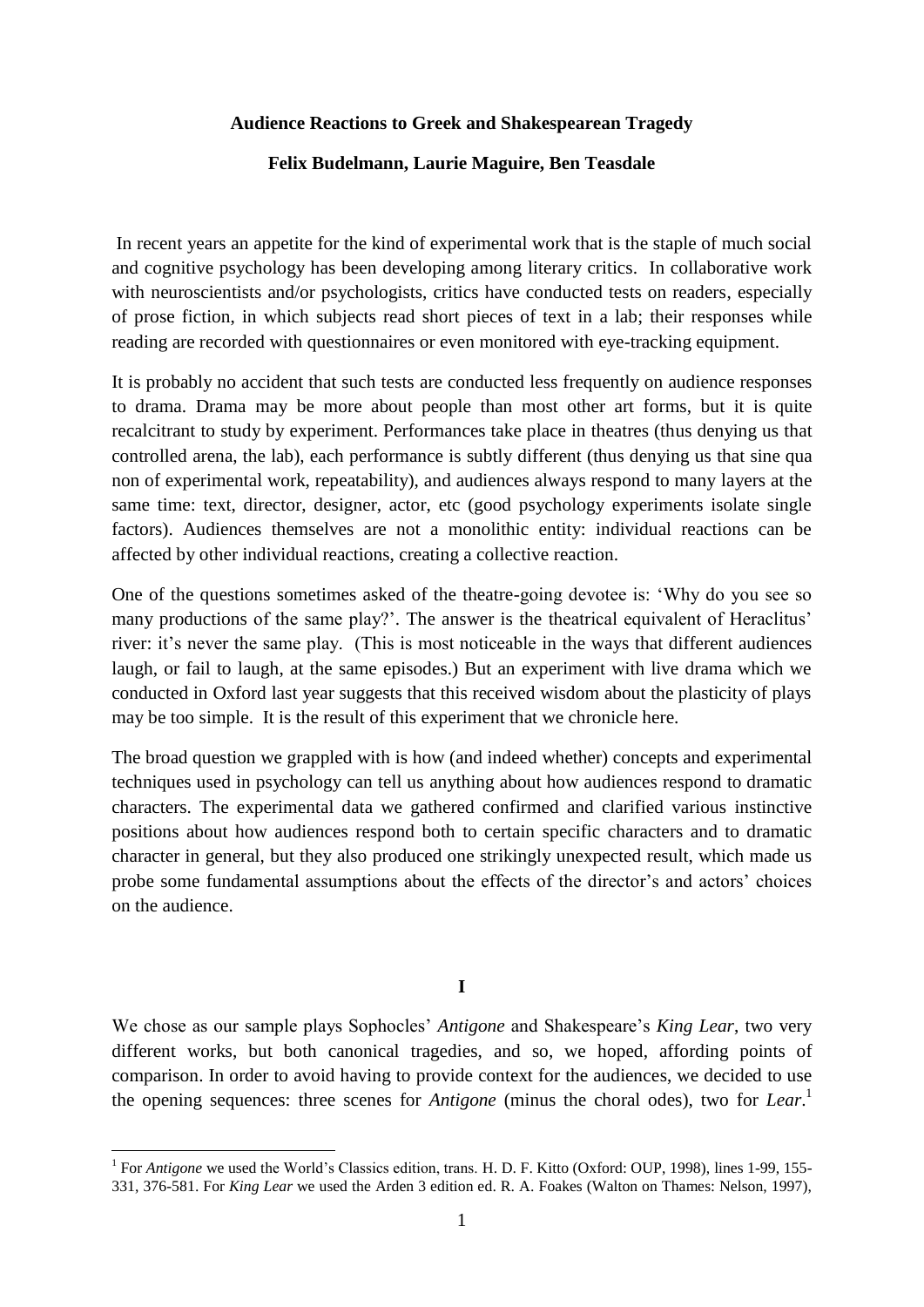After each scene, we stopped and distributed a questionnaire in which spectators recorded their reaction to selected characters, both in brief narrative fashion and by scoring a series of given statements numerically on a seven-point Likert scale (where  $1 =$  'strongly disagree',  $7$ = 'strongly agree', and 4 is the middle ground of 'neither agree nor disagree'). In *King Lear*  we asked about Lear, Cordelia and Goneril in I.1 and Edmund and Gloucester in I.2; in *Antigone* we asked about Antigone and Ismene in the first scene, Creon in the second, and Creon, Antigone and Ismene (all of them for the second time) in the third.

We used three measurable concepts, all well established in psychology: identification, moral approval and attribution. The questions were identical for each scene and each character, always soliciting responses in relation to those three concepts.<sup>2</sup>

The first concept is familiar to us all from its general, multipurpose (and overused) sense. Identification is putting yourself in someone else's shoes, seeing things from another's point of view: 'emotional and cognitive perspective taking'.<sup>3</sup> Statements for the audience to score included: 'I understood the events in the scene the way Antigone understood them'; 'I felt like Antigone felt'; 'I tend to understand why Antigone did what she did'. The imprecision and the subjective connotations of 'identification', as well as its ties with psychoanalysis, have rendered it suspect in current criticism (a suspicion also attached to character as a critical category), and our investment was not in this label as such.<sup>4</sup> Rather we were keen to adopt a set of questions that have a track record of producing meaningful results within psychology, and to see whether they would also produce meaningful results for us.

The second category, Moral Approval, is also familiar (although the related psychological term for it, affective disposition, may be less so).<sup>5</sup> In Dolf Zilmann's words: 'If the actions and motivations are perceived to be moral and good, individuals will form favorable attitudes toward the character. If, on the other hand, the actions and motivations are perceived to be immoral, the character will be disliked. Once people form affective dispositions [i.e. moral attitudes] toward characters, they begin to anticipate certain outcomes for the characters'.<sup>6</sup> The sole statement to be scored under this heading was 'I approve of X's behaviour.'

Act 1, scene 1 and scene 2 (1-133). We ended scene 2 after Edmund's soliloquy (1ine 133) simply to avoid having to cast an extra actor as Edgar.

 $2$  We reproduce the questions in full in the appendix.

<sup>&</sup>lt;sup>3</sup> Nurit Tal-Or & Jonathan Cohen, 'Understanding audience involvement: conceptualizing and manipulating identification and transportation', *Poetics* 38 (2010): 402-418. Following Tal-Or & Cohen, our identification scale was adapted from J. Cohen, 'Defining identification: a theoretical look at the identification of audiences with media characters', *Mass Communication & Society* 4: 3 (2001): 245–264.

<sup>4</sup> Most recent work on this subject focuses on film. See, for instance, Murray Smith, *Engaging Characters: Fiction, Emotion and the Cinema* (Oxford: Clarendon P, 1995); Berys Gaut, 'Identification and emotion in narrative film' in *Passionate Views: Film, Cognition and Emotion*, eds. Carl Plantinga and Greg M. Smith (Baltimore: Johns Hopkins UP, 1999), pp. 200-216.

<sup>&</sup>lt;sup>5</sup> For a discussion, see A.A. Raney, 'Expanding disposition theory: reconsidering character liking, moral evaluations, and enjoyment', *Communication Theory* 14: 4 (2004): 348-369.

<sup>6</sup> D. Zillmann, 'Basal morality in drama appreciation', in Ib Bondebjerg (ed.), *Moving Images, Culture, and the Mind* (Luton: University of Luton Press, 2000), pp. 53–63. Paraphrased in K. M. Krakowiak & M. B. Oliver, 'When good characters do bad things: examining the effect of moral ambiguity on enjoyment', *Journal of Communication* 62 (2012): 117-135.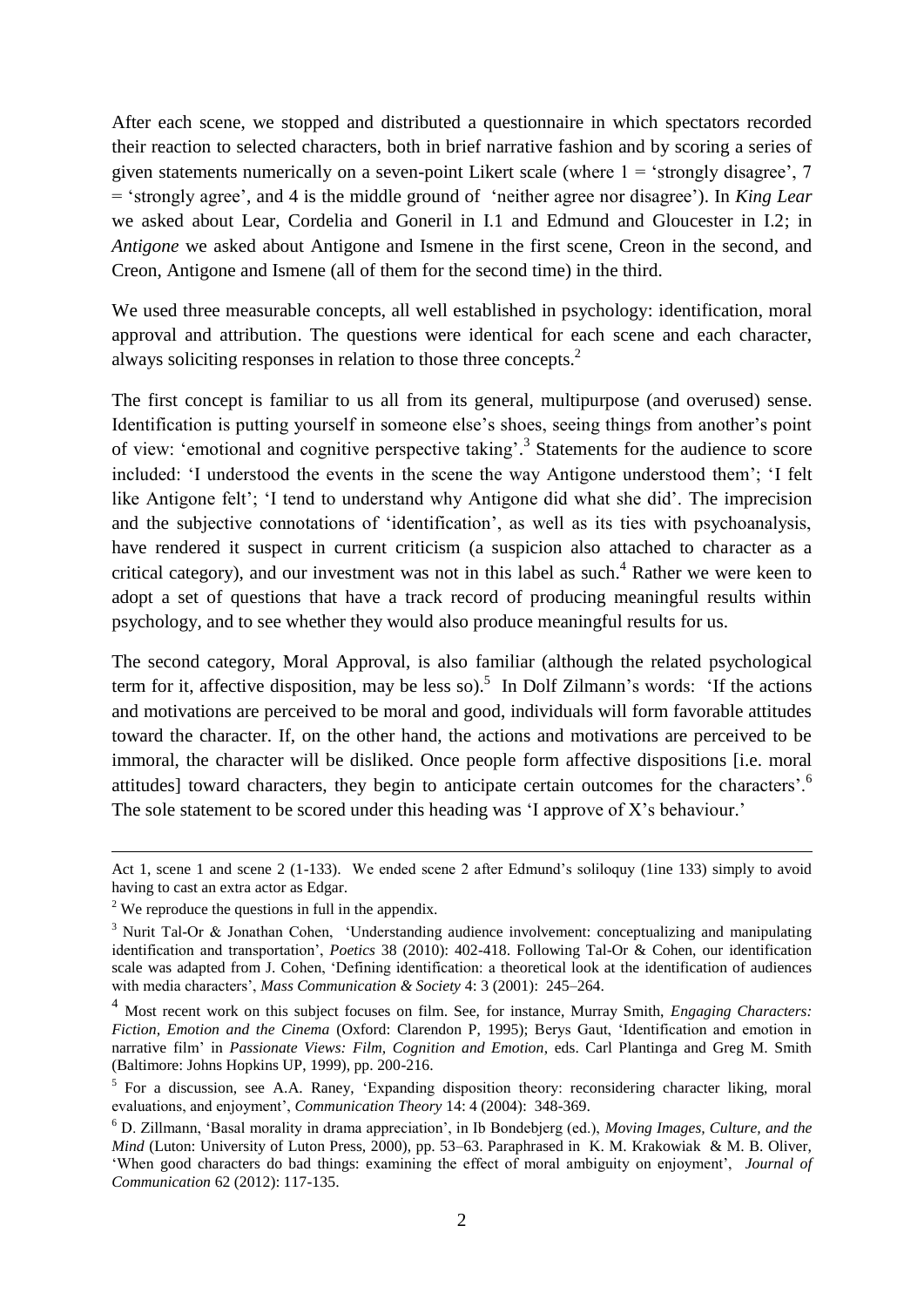Our third category concerns the way people explain what characters are doing and what happens to them: Attribution Theory. 'Attribution theory, in its broadest sense, is concerned with the attempts of ordinary people to understand the causes and implications of the events they witness'. <sup>7</sup> At the highest level, attributions are of one of two kinds: external or dispositional (i.e. internal). If a driver damages his car, an observer may point either to factors external to the driver (poor visibility, other drivers' behaviour, the condition of the car, inadequate signage, etc) or to the driver's own disposition (his attitude, competence, carelessness, etc). External explanations in turn divide into external situational (poor visibility, etc) and external personal (other drivers' behaviour, etc.). Generally speaking, people observing behaviour tend to 'underestimate the impact of situational factors and to overestimate the role of dispositional factors in controlling behaviour.<sup>8</sup> In other words, we are biased towards finding dispositional explanations simpler or more obvious.

One thing that makes attribution interesting to psychologists is a further bias, generally referred to as the 'self-serving bias'. In the example of the car incident: if our neighbour dents his car, we are more likely to attribute it to his habitual bad driving but when we dent a car it's nothing to do with us: the problem lies with the road, the traffic, the weather, other drivers. We give ourselves more benefit of the doubt than our neighbour; the explanation for our own bad luck isn't dispositional.<sup>9</sup>

Our audiences were first asked to offer narratives of their explanations. 'Edmund fools Gloucester into suspecting his other son is plotting against him. Why does Edmund act this way? Write down one major reason, in two or three sentences'. Once they had done that they had to score dispositional, external personal and external situational factors. 'The explanation for Edmund's behaviour is to do with: \_\_\_ Edmund himself, \_\_\_ the other characters, \_\_\_the situation (circumstances or chance).<sup>'10</sup>

In setting up an experiment about audience response with as many as three types of questions our aim was to come at the hugely complex phenomenon of dramatic character from different angles. We hoped to see if there are systematic relationships between the ways people respond to dramatic character on three levels. (For example, we wondered whether spectators' explanations for a character's behaviour correlate to the way they identify with that character: does identification amount to giving a character first-person privileges, cutting that character the same kind of exaggerated latitude we award ourselves when things go wrong, and vice versa overestimating dispositional factors when things go well?)

In order to be able to look at the whole gamut of responses – from alienation to maximal identification, from full endorsement to strong disapproval – we asked the directors to direct

1

<sup>7</sup> L. Ross, 'The intuitive psychologist and his shortcomings: distortions in the attribution process', in *Advances in Experimental Social Psychology* 10 (1977): 173-220 (p.174).

<sup>8</sup> Ross, p. 183. See also H. H. Kelley, 'The processes of causal attribution', *American Psychologist* 28: 2 (1973): 107-128.

<sup>9</sup> E.g., Fritz Heider, *The Psychology of Interpersonal Relations* (New York: John Wiley & Sons, 1958).

 $10$  P. Kinderman, and R. P. Bentall, 'A new measure of causal locus: the internal, personal and situational attributions questionnaire', *Personality and Individual Differences* 20:2 (1996): 261-264.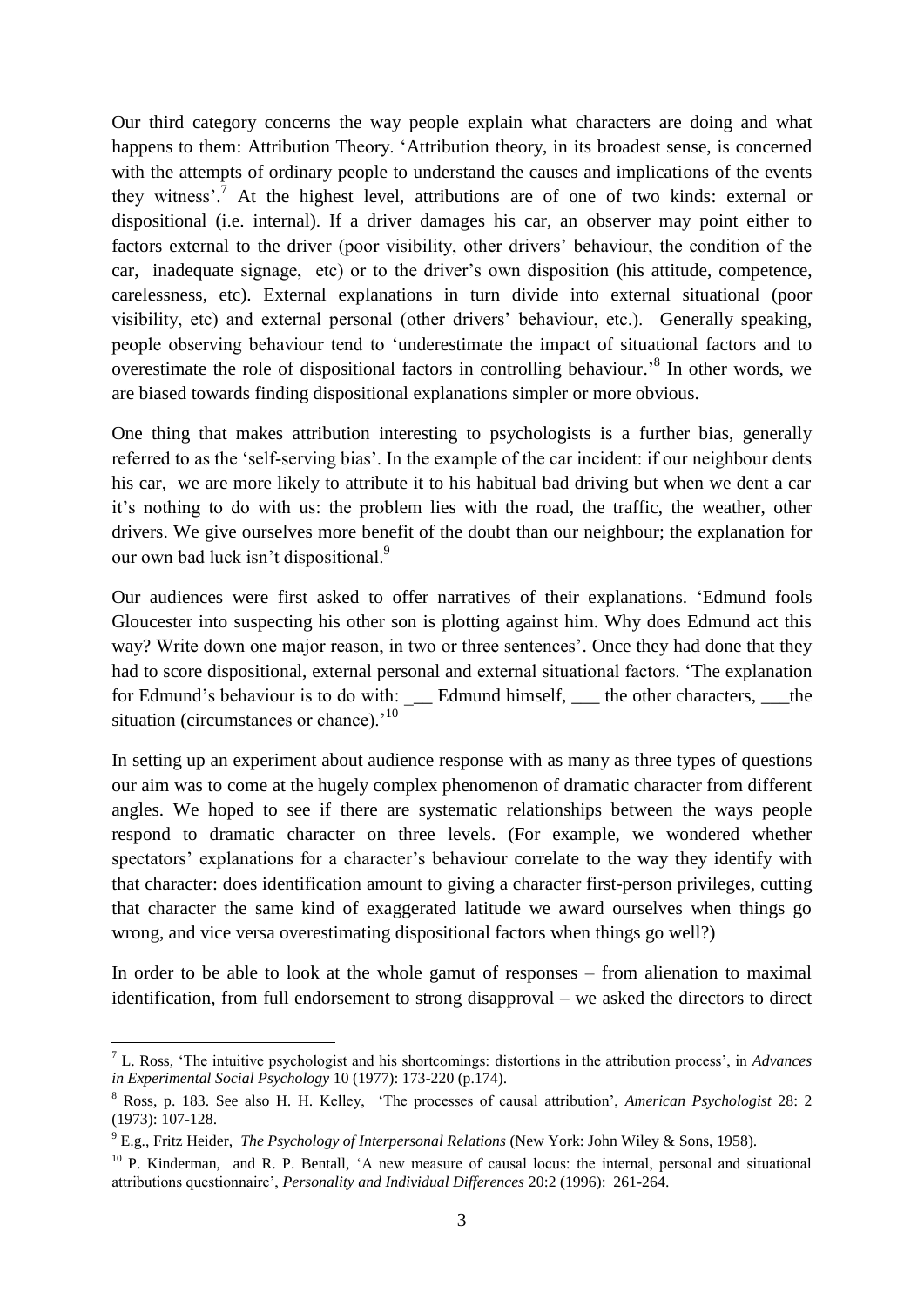each play twice in two very different ways. One version of Sophocles was to be pro-Creon and unsympathetic to Antigone, the other the reverse; one version of Shakespeare was to be pro-Lear and pro-Cordelia, the other the reverse. The directors (Matthew Perkins and Rafaella Marcus) were given carte blanche as to how they achieved this. We simply needed extreme positive and negative audience responses to analyse and it mattered little how these responses were achieved.<sup>11</sup>

The two versions of each play were strikingly divergent. Obviously the key, commissioned, difference in each was characterisation. In the pro-Lear version of *King Lear*, the married couples received the papers revealing their portion of the kingdom with alacrity, greedily eager to unroll the documents to see what they had won. For these same couples, the anti-Lear version emphasised not gain but failure: the failed attempts of Goneril and Regan to please their father. At the end of the love test scene both kicked off their shoes and Regan refilled her glass as the strain of the evening was released. The dialogue about Lear's behaviour was the recognizably painful confrontation of a postponed discussion – what to do about a father's erratic behaviour in his declining years? But the changes in characterisation were supported by a number of other techniques. In *Antigone* atmosphere was changed through subtle reattribution of props (the opening darkness of the pro-Antigone version was broken by her torch; in the negative version the torch was in the hands of authority, the watchman who caught her in the production's action replay of the burial) as well as body language (the handwringing of the sympathetic Creon, trapped in an impossible situation). The anti-Lear/Cordelia production was in modern dress, a cold clinical boardroom setting, in which a businesslike Cordelia used against her father tactics that she had learned from him (and he resented and admired her for her skill); the sympathetic version took place in a medieval "Très Riches Heures du Duc du Berry" warm-colour palette with an authority that was rendered harmless (hierarchies were observed before being set aside) and a ludic Lear whose love test was initially perceived as just another game. Each production was performed once, and each audience (of about 40 people) watched one paired version of *Antigone* and *King Lear*.

It is clear that changing the perspective on characters in each version is complex. For simplicity, we here summarise the directors' changes under six headings: gestures (characters offering each other covert tactile support in the anti-Lear *Lear*; Creon's hands to temples in the pro-Creon *Antigone*); action (the use of flashback in the pro-Antigone *Antigone*, violence in the anti-Lear *Lear*); costume (formal dress in the anti-Creon *Antigone*, modern versus period costume in the two *Lear*s); setting (this overlaps with costume); humour (the Chorus and the Guard were both very comic in the anti-Creon *Antigone*); and pace (the anti-Lear *Lear* was much slower – its characters were cautious, careful, nervous – than its partner version). So in evaluating what did not change in audience response to character, we need to acknowledge the complexity of what did change directorially.

<sup>&</sup>lt;sup>11</sup> In *King Lear*, the director divided the lesser characters broadly along lines of generational conflict: the pro-Lear and pro-Cordelia version was also sympathetic to Gloucester, and the anti-Lear and anti-Cordelia version was also anti-Gloucester and pro-Edmund, Goneril and Regan.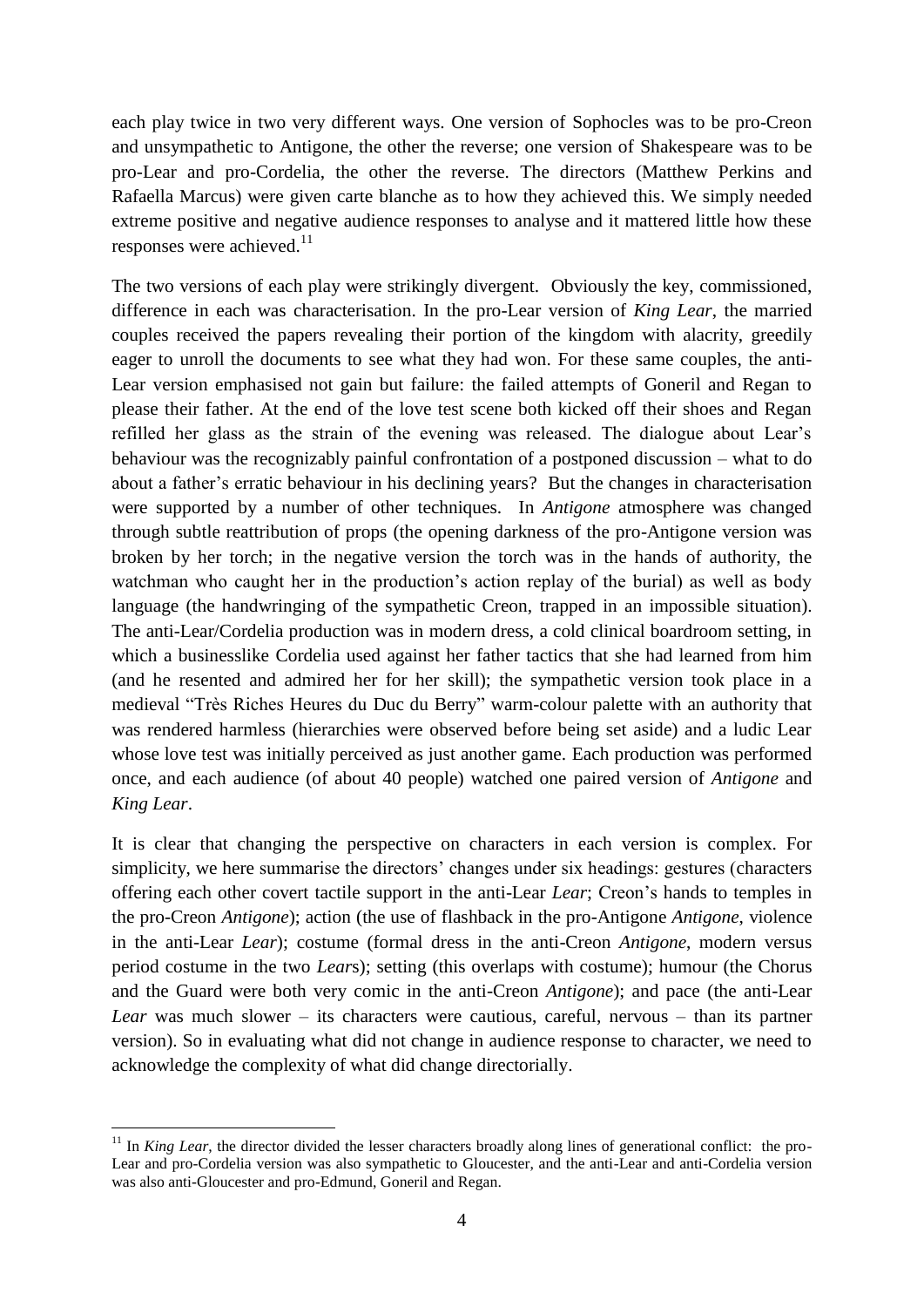## **II**

Responses varied, in interesting (and statistically significant) ways between different characters in the same scene, and for the same character from scene to scene. Some of these responses were just what one would expect, others unusual, but all of them made dramatic sense. The important general point here is that our three psychological concepts – 'identification', 'moral approval', 'attribution' – *worked.* They worked individually, and they worked as a group: the relationships between them proved worth thinking about (though our idea about identification as correlating with patterns of attribution turned out to be too simple).

Take the relationship between identification and approval. One thing that stands out from the data with great clarity is that to identify with a character is not always the same as to approve of the character. Yes, in many cases identification and approval are correlated, but there are a number of exceptions, and it is those exceptions that are interesting (fig. 1). While identification scores were at similar levels for all characters, with less than 25% separating the top from the bottom scorers, approval varied substantially: Antigone outstripped Creon by a factor of two, and the difference between Cordelia and Lear was even larger. Evidently, our audiences sometimes identified with characters even when they did not go along with their actions.



the top of each bar indicate the margin of error around the estimate of the mean, given the sample size.

What's more, in one or two cases characters actually swapped places from one category to the other. Our audiences identified more with Edmund than with Gloucester or Goneril, but approved more of Gloucester and Goneril than of Edmund. And Creon and Ismene underwent the same kind of inversion.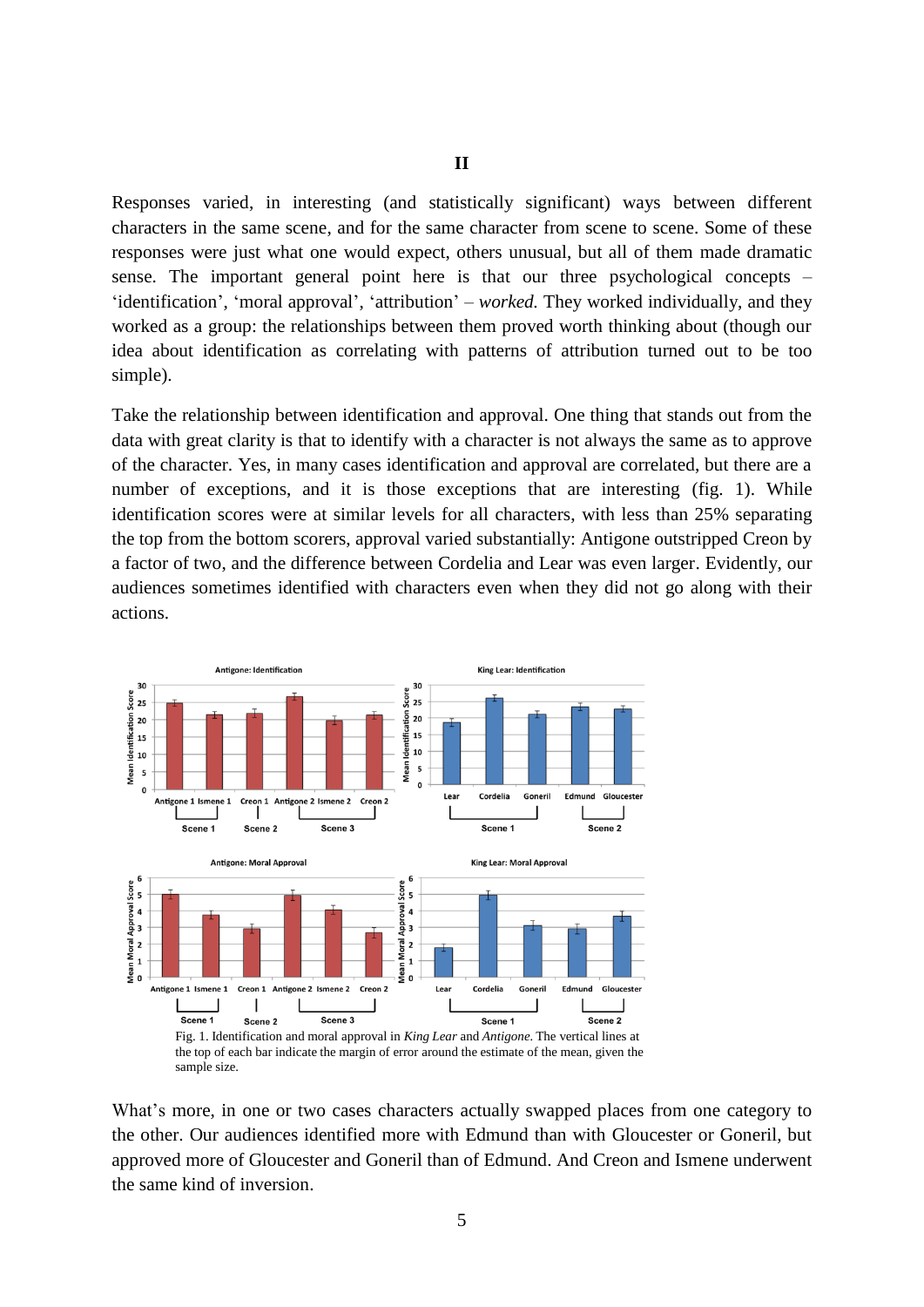These discrepancies come as no surprise. They support with hard numbers a commonplace about how fiction works. It is often said that literature can enable readers and audiences to identify not just with heroes but also with villains. Fiction provides a safe place for ontological experiment: what is it like to be a murderess, or Satan, or a malcontent? This was indeed the case for our audiences who could identify with Edmund and Creon even while disapproving of them morally. Nor is it surprising that it should be these two characters who prompted identification despite being perceived as morally dubious: Edmund is the only character in our scenes who is given a soliloquy – and thus a direct route to the audience even as he articulates a plot they may find morally repugnant. And Creon's first speech, while not formally a soliloquy, is a long set piece that allows him to present himself to the audience before having to share the stage on even terms in dialogue.

If for identification and approval we observed similarities across *Antigone* and *King Lear*, the patterning of the attribution data highlighted differences (fig. 2). For most characters in *Lear*, our audiences attributed behaviour primarily to dispositional factors. The external situation and other people were considerations too, but characters were pre-eminently perceived to act the way they act because they are the people they are. *Antigone* was different. Here too disposition scores were high throughout, but in contrast to *King Lear* situation scores were just as high or not much lower. Spectators felt that general circumstances bore heavily on the characters, and had as much influence on their actions as did their dispositions.



This finding too is easy to make sense of. Sophocles' opening scenes give considerable prominence to the situation in which the characters find themselves, a situation moreover which is none of their doing: Antigone's brother, Polynices, has led an army against his own city and has been killed by her other brother Eteocles. Neither Antigone nor Creon wanted this to happen, but now that it has happened they have to respond. It's not that Shakespeare says nothing about the wider situation, but by comparison he says little. While the action of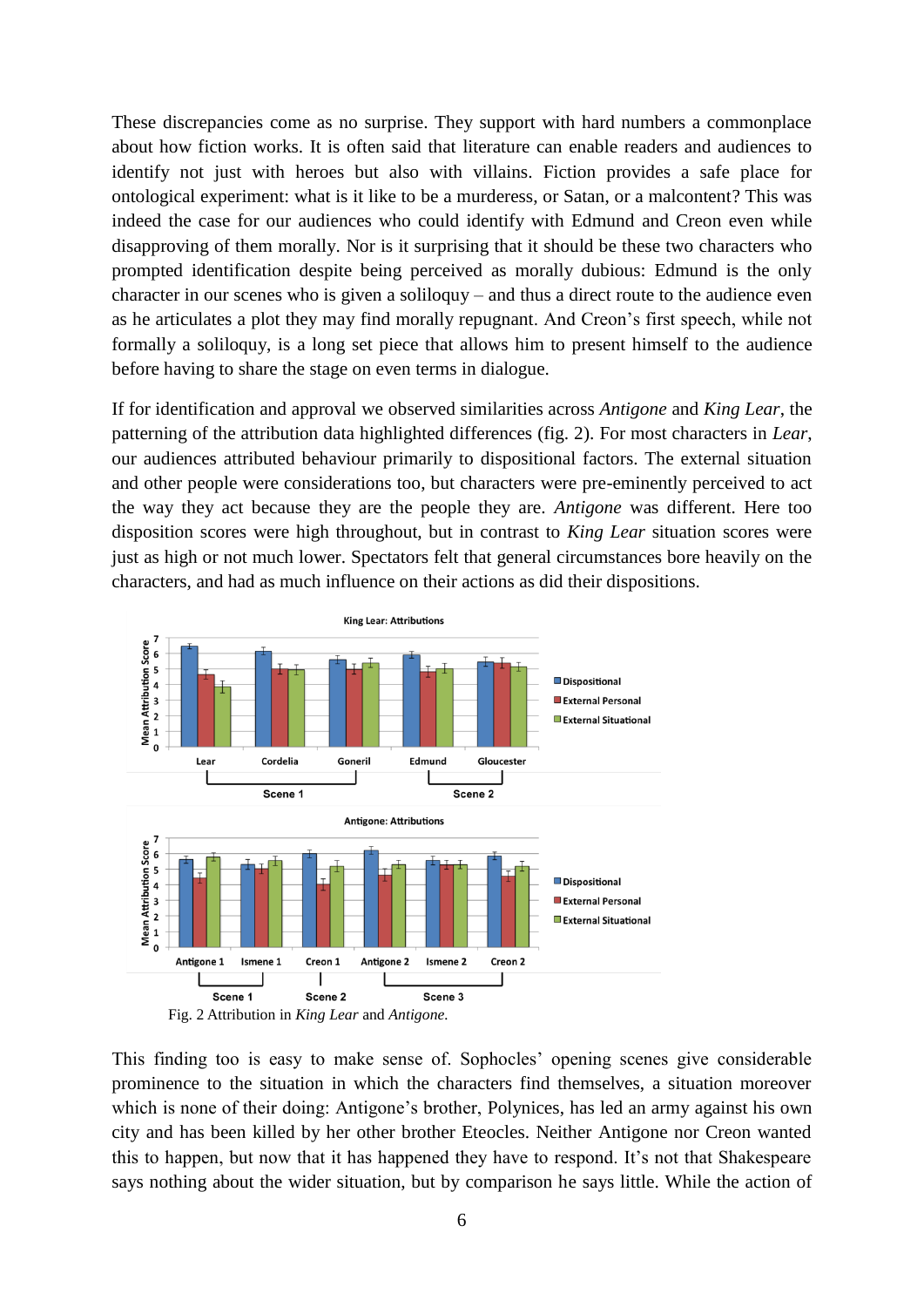*Antigone* is initiated by something that happened outside the city and involved none of the onstage characters, the decision to divide the kingdom, and to divide it now, has not been forced onto Lear. Since Shakespeare gives us so little situational explanation, it is no wonder that our audiences responded to the scene with high dispositional scores.

These and other findings show that quantitative experimental data can bolster and guide qualitative literary considerations. They provide numerical data for dramatic structures. The concepts and questions we used are well-established in experimental psychology, but not well-established in work on drama, some of them not even in work on any kind of fictional writing. It was not obvious that they would produce meaningful and interpretable results; yet produce them they did, in terms of identification, in terms of approval and in terms of attribution. For all the reservations that one may have about applying psychological categories based on real life to dramatic fiction, it is clear that in a very straightforward sense they worked for our audiences and our productions, and allowed us to compare different characters, different plays and different aspects of the audience's responses.

### **III**

But this is not the end of the story. Against the backdrop of these results one unforeseen (non- )result becomes disturbingly conspicuous. We found very little statistically significant variation between the audiences' responses to the same character in the two performances. In other words, the massive and tangible changes we commissioned and observed in performance seemed to have almost no impact on the audience's response to the characters. Lear stayed Lear, Cordelia stayed Cordelia, Creon stayed Creon: the deep-embedded elements of character trumped the vagaries of performance and direction. The texts seemed director-proof. Can this be true?

In both versions, Cordelia tops identification and approval scores, while Lear comes bottom, and Antigone outstrips Creon and Ismene, despite the directors' and actors' best efforts. Patterns of attribution too change only little. Out of five measures (approval, identification and attribution x three) applied to eleven characters (Antigone, Ismene and Creon, each assessed in two scenes, and Lear, Cordelia, Goneril, Edmund and Gloucester) variation from performance to performance was significant in only two sets of cases.

The first concerns moral approval in *King Lear*. For *Antigone*, there was no (statistically significant) difference between approval scores recorded for each character in the two different performances. For *Lear*, too, the response to two characters does not change (fig. 3). Lear and Cordelia sit respectively at the bottom and the top of the scale in both performances. What does change is the response to the other three. In one performance (the cold, corporate *Lear*-world) audiences felt there was little to choose between them; in the other (the medieval version) they were rated quite distinctly (Edmund lowest, Gloucester highest, with Goneril in the middle). Our audiences were responding measurably to a deliberate dramatic effect here.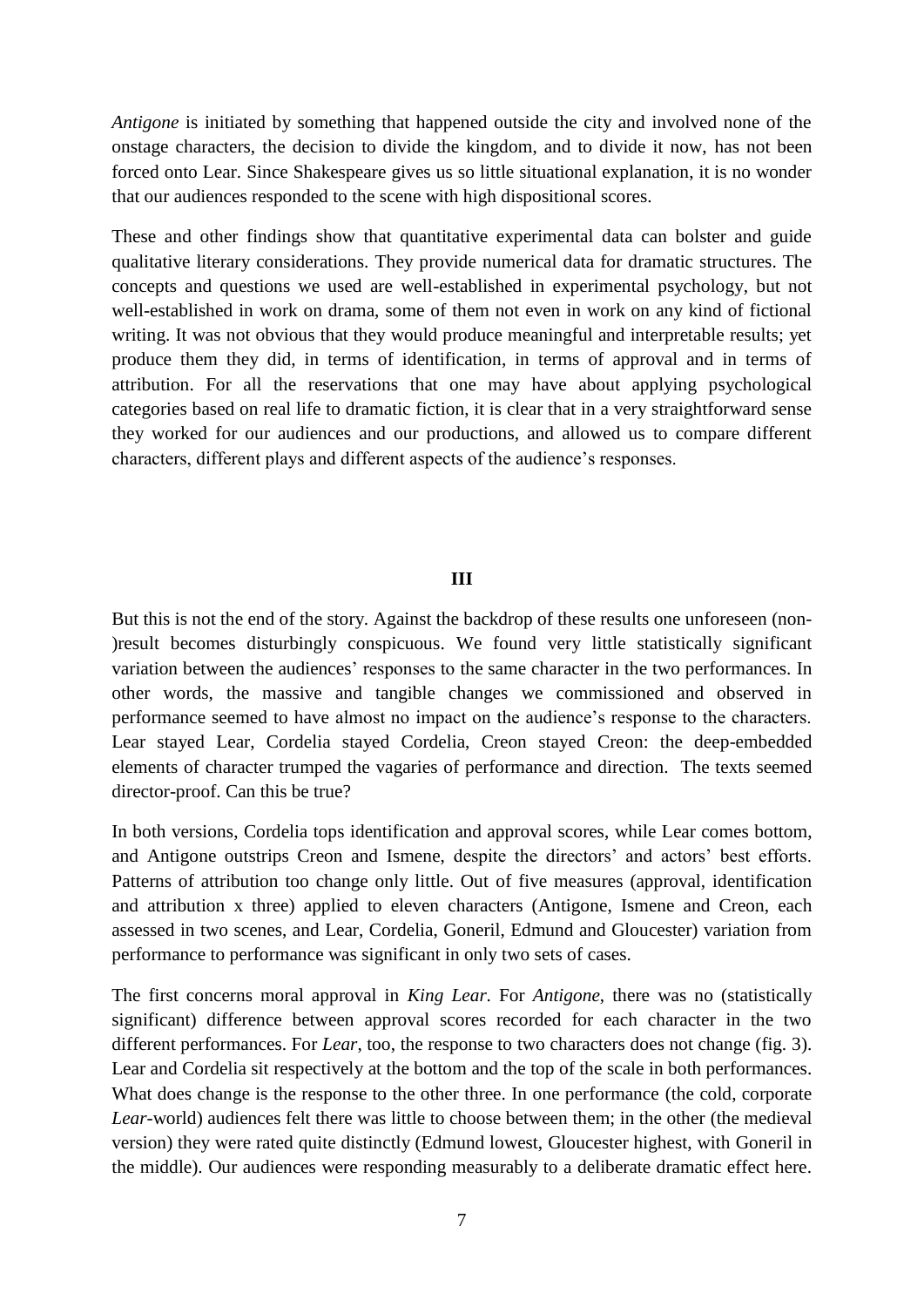In the medieval version, authority was benign and so Edmund's villainous behaviour seemed a deliberate choice; in the modern-dress world of the tyrannical *Lear*, Goneril, Edmund and, to a lesser extent, Gloucester, had no option but to pursue the courses they did as a matter of survival. But the point is that the lesser characters turned out to be manipulable whereas the major characters didn't.



The difference is not a blunt opposition (major characters being authorially prescribed versus lesser ones being allowed an interpretive free will); but Shakespeare, it seems, was more prescriptive in delineating his main characters. The text propels the major characters in directions which resist manipulation while leaving the lesser characters (their actors or director) with more freedom of choice.

The (only) other area in which we found significant change from one performance to the other was dispositional attribution in *Antigone*. Here too, much stayed the same. The more audiences saw of Antigone, for example, the more they felt that it was her temperament that was driving her actions, and this is true for both performances: her disposition scores went up from scene 1 to scene 3, irrespective of whether the production was pro-Creon or pro-Antigone. But for Ismene, and especially for Creon, responses varied (fig. 4). In one performance, spectators' views of the contribution that Creon's disposition makes to his actions were constant in the two scenes in which he appears (the second and the third); in the other the responses reflect the director's aim of making him sympathetic by presenting him in the third scene as a man under pressure, a man who doesn't like doing what he has to do but has no choice – the actor's anguished hand-wringing signalling the character's helplessness. Our audiences placed less emphasis on internal factors in that later scene, less emphasis in fact than for Antigone or Ismene. This is of course what we expected. But what we didn't expect was that we would find no such crossing of lines for *King Lear*, nor for the other two attribution measures or for identification.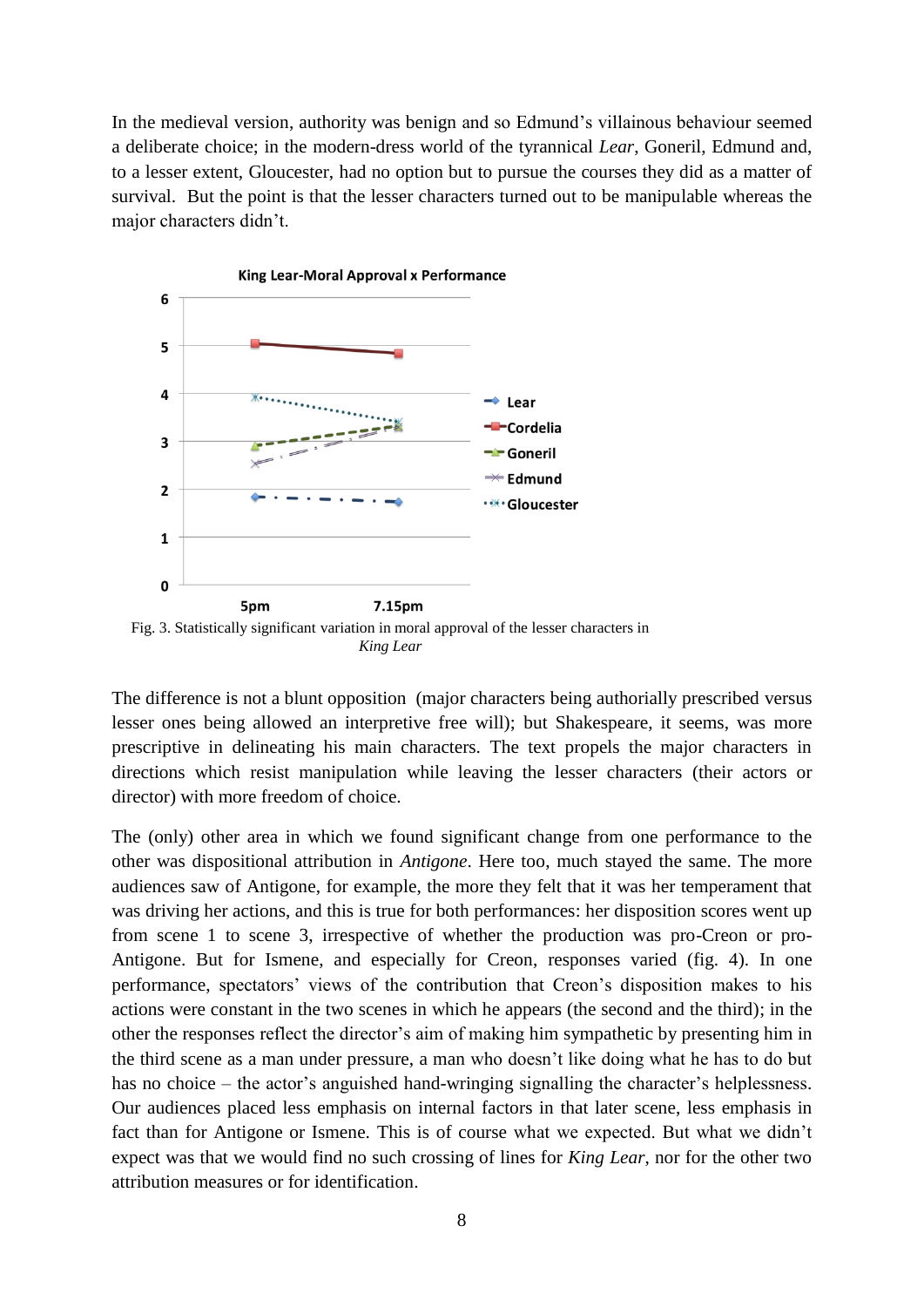

Fig. 4. Statistically significant variation in dispositional attribution scores in *Antigone*

We cited at the outset the uncontroversial view that every performance of a play is different. The above data suggest, however, that this view may not be altogether correct. In certain broad, character-related ways the plays we offered our audiences were more the same from production to production than they were different. (Or perhaps it would be more accurate to say that in certain broad character-related *effects* the plays were more similar than different.)

The psychological concepts we used produced statistically significant results, with interesting and meaningful variation from character to character, from play to play and from concept to concept; and yet the variation from performance to performance was limited. This seemed to fly in the face of everything we believe about the freedom directors and actors have to make their imprint on characters. In our experiment text seemed to trump performance. Could this possibly be true?

Let us first consider two factors that might be thought to have influenced this counterintuitive result. The first is the high level of expertise among our spectators, many of them students and all of them interested in drama. Were they so knowledgeable that their prior views, formed by reading or by other productions, overrode any fresh response to the particular performance? It is difficult to rid oneself of this suspicion altogether, but there is nothing in the data to confirm it. The questionnaires identified those with prior exposure to each play (in both cases roughly three quarters of our spectators). Differences between the responses of those who did and those who did not know the play are not statistically significant.<sup>12</sup>

1

<sup>&</sup>lt;sup>12</sup> It is worth noting that the sample size for those with no prior familiarity was relatively low (21 for each  $-13$ ) and 8 for the two *King Lear* performances, 15 and 6 for the two *Antigones*), raising the possibility that larger numbers of unexposed viewers might show a different effect. This is not, however, suggested by our results for either play.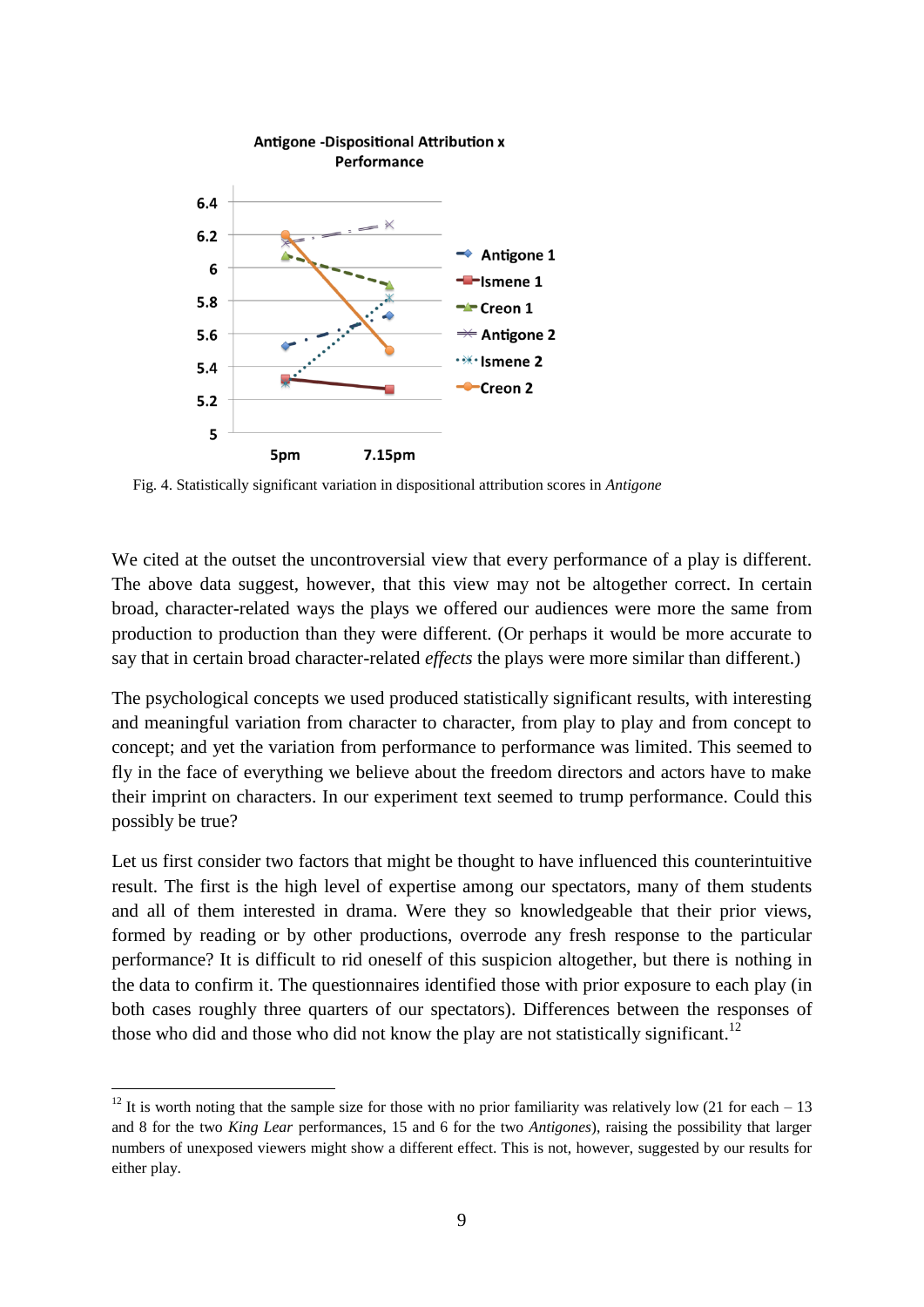Nor is the audience's undeniable homogeneity enough to explain what is going on. Most of our spectators were university students interested in drama, and this will have affected their responses (an ancient Athenian or an Elizabethan audience would no doubt have reacted differently). But many audiences are homogenous, and in any case even a homogenous audience must be affected by what the directors and actors choose to do with the characters. So the obvious forms of interference do not (yet) force us to dismiss the results as aberrant. What we need to do is try to understand what the results suggest and what they don't suggest. What exactly is it that didn't change from performance to performance?

First, it is important to remember that we are only talking about character, and specific forms of response to character at that: identification, approval, attribution. There are many aspects of performance and audience response that we have not broached, all of them areas that productions can affect and change radically – mood, politics, degree of stylisation (to select but a few).

What's more, we are only talking about characters relative to one another. It goes without saying that it is easy to change the look and feel of the play as a whole, and this is in fact what we did. For *King Lear* we managed to shift external situational and external personal attribution *en bloc*, while failing to shift it relatively for individual characters. By radically varying the aesthetic and moral universe of the entire performance, the director of *King Lear* increased external attribution scores for most characters by a statistically significant margin (fig. 5).



Fig. 5. In the case of King Lear external attribution increased for all characters in the second performance (but there was no relative differences between characters).

Second, our experiment and its results apply to the beginnings of plays, not to dramas in their entirety. Arguably plays (or these plays, anyway) make special efforts at the beginning to guide an audience in, to orient it; audiences are at this stage particularly directed to focus on the fundamentals and those fundamentals include character. Given that openings set things up, it may be that Greek tragedy and Shakespearean drama have an inbuilt resistance to manipulation. It is noticeable that adaptations of plays target endings more often than beginnings.

A third factor is that the plots of *Antigone* and *King Lear* concern hugely emotive issues, issues played out within families. Evolutionary psychologists have argued that our responses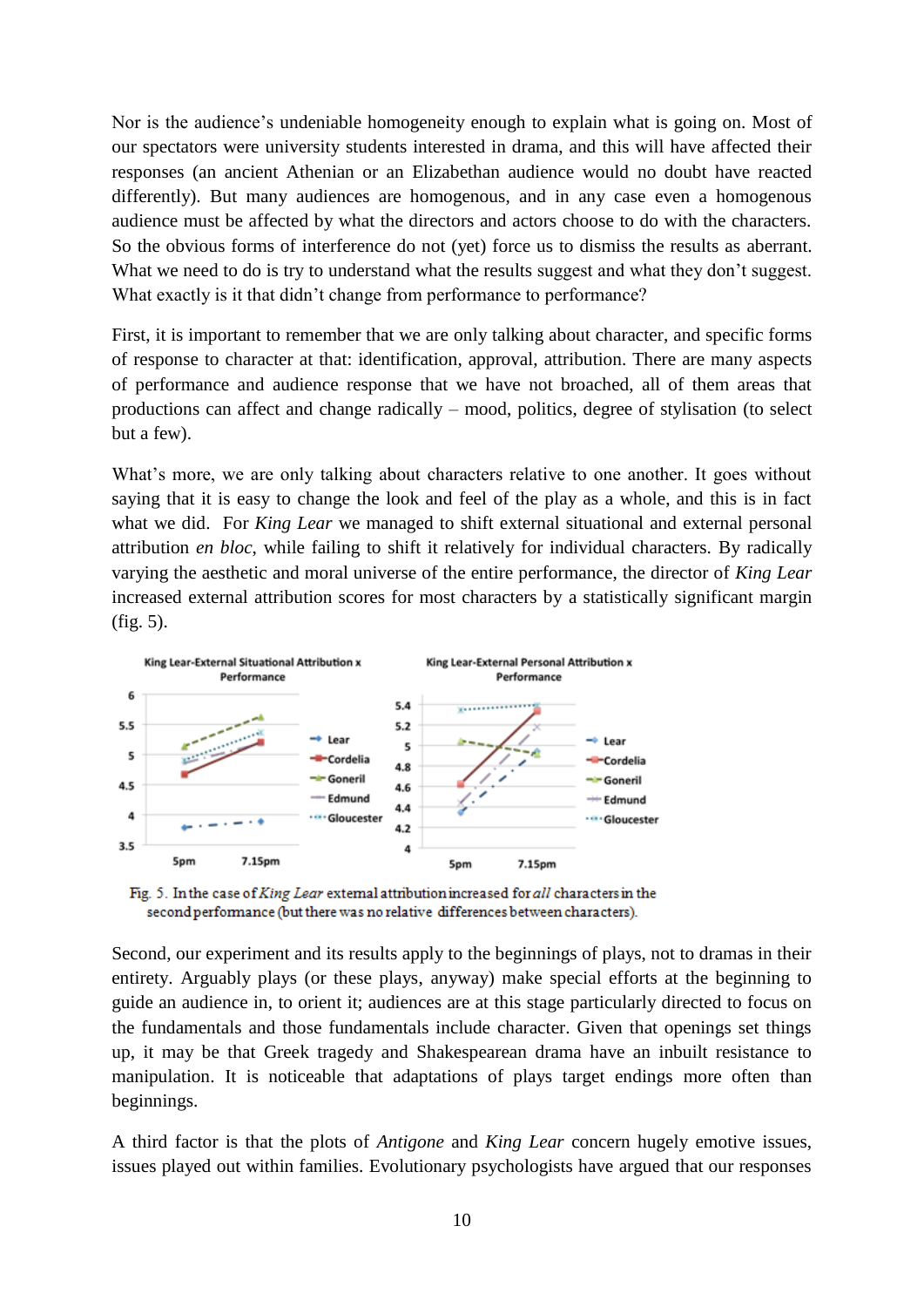to families and family structures are hard-wired. Certainly most of us have grown up in families by the time we confront *Lear* and *Antigone*. Thus, whether our audiences had previously read the plays or not, the two tragedies we chose to test were, in the most literal sense, 'familiar' to them; audiences were already cued to react to these familiar structures, lodged as deep in their psyches as they are in these plots, in particular ways. Both of these factors – beginnings of plays and family dynamics – deal with deep, fundamental structures. Audiences have, consciously or not, prior or incipient strong views.

Fourth, we need to underline that our audiences had only one viewing. Literary criticism and much performance criticism is produced after repeated exposure, allowing critics to grapple with minutiae, to nuance reactions and develop subtleties. Our audiences did not have that chance.

Finally, it is important to remember that we chose plays from particular periods: Elizabethan and Attic drama. There is a case to be made for Shakespeare (certainly) and Greek tragedy (probably) needing to be partly self-directing. We are thinking here of the work of Tiffany Stern on Elizabethan rehearsal (where actors rehearsed individually with an instructor and there was only one group technical run through) and of her collaborative work with Simon Palfrey on the cue-script – an Elizabethan actor received his part plus a one-to-three-word cue that preceded it. Far from depriving the actor, this lack of context, Palfrey and Stern argue, is theatrically advantageous. For example, repeated cues embedded in a speech are indirect instructions to other actors to come in on cue, prematurely – and hence to interrupt. Palfrey and Stern's analysis of cue scripts reveals that actors' parts had encoded within them how they were to be acted; in short, Shakespeare's plays are structured to direct themselves.<sup>13</sup>

The productions entered for the dramatic competitions at the Athenian City Dionysia were meticulously rehearsed over many months, with probably major directorial input from the playwright, but here too the production process had little in common with what we are used to in the professional theatre today. Martin Revermann has rightly stressed what he calls the modularity of ancient rehearsals, pointing among other things to the distinct treatment of the (amateur) chorus, who were recruited and rehearsed separately, and the ever-growing star status of the (professional) solo actors, who operated internationally.<sup>14</sup> Moreover, it is a well known feature of ancient plays that much of the stage action is inscribed in the dialogue ('Why are you bowing your head, Antigone?'), and it is tempting to think that in this as so many other respects the playwrights had one eye on future stagings, away from the wellresourced Athenian festivals and away from their steering hands.<sup>15</sup> This is also a feature of

<sup>13</sup> Tiffany Stern, *Rehearsal from Shakespeare to Sheridan* (Oxford: OUP, 2000); Simon Palfrey and Tiffany Stern, *Shakespeare in Parts* (Oxford: OUP, 2007).

<sup>&</sup>lt;sup>14</sup> Martin Revermann, *Comic Business Theatricality, Dramatic Technique, and Performance Contexts of Aristophanic Comedy* (Oxford: OUP, 2006), pp. 87-94. The case for the directorial input is made strongly by Oliver Taplin, *The Stagecraft of Aeschylus: the Dramatic Use of Exits and Entrances in Greek Tragedy* (Oxford: OUP, 1977) 12-16.

<sup>&</sup>lt;sup>15</sup> The bibliography on re-performance of tragedies originally performed once is ever-increasing. A flavour of the different approaches taken recently can be gained from K. Bosher ed. *Theater Outside Athens: Drama in Greek Sicily and South Italy* (Cambridge: CUP, 2012).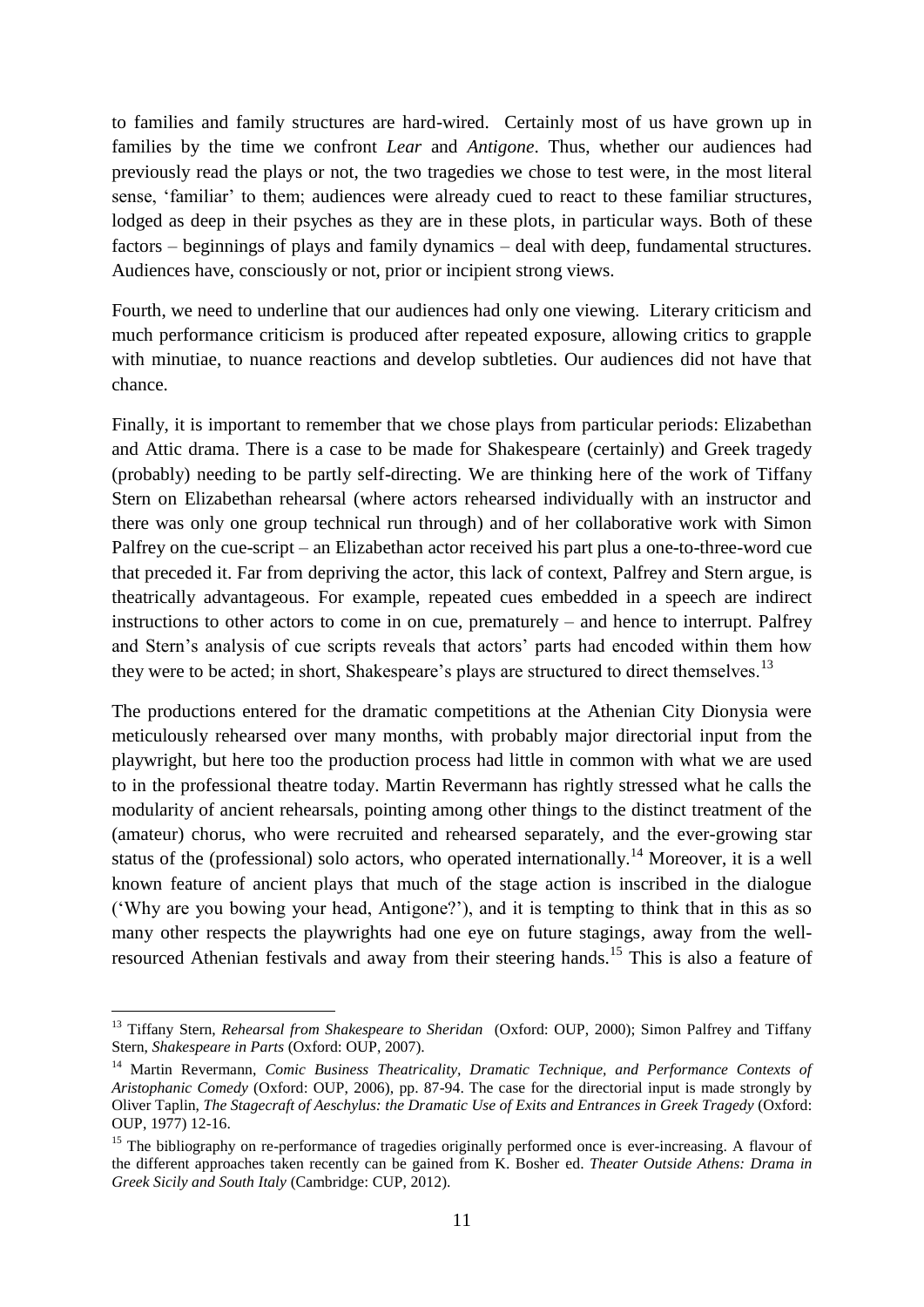Shakespeare's plays where stage directions in dialogue assume the function of the modern director.<sup>16</sup>

These self-directing tendencies of Shakespeare's and to a lesser degree also Sophocles' play may limit the extent to which a modern director can influence an interpretation. One can adjust focus, one can alter context, but one cannot turn a swan into a crow. When we say that the plays themselves may limit any directorial tendency to influence interpretation, we are talking about interpretation of *character* – which is what is regulated by a part-based system of acting. This may be one explanation of the data provided by our experiment.

These five considerations temper the surprise of finding that (in this experiment) performance made little difference to audience perception of character. Performance made little difference to certain aspects of certain sections of certain plays from certain periods under certain conditions. Our aim has not been to advance a theory of drama but to make sense of a specific set of experimental results, and we are conscious that more work and further experiments are needed to understand audience response better.

But neither has it been our aim to water down our results until they become indistinct and lose their power to startle. If nothing else, the experiment shows that the age-old binary of text and performance remains a source of perplexing fascination. And it is a reminder that the pendulum, which in recent decades has swung firmly to the performance side, is never still.<sup>17</sup>

<sup>16</sup> See Ann Pasterrnak Slater, *Shakespeare the Director* (New York: Barnes and Noble, 1982).

<sup>&</sup>lt;sup>17</sup> We are grateful to the University of Oxford's Fell Fund for supporting this study, and to our colleague Robin Dunbar for advice and support throughout.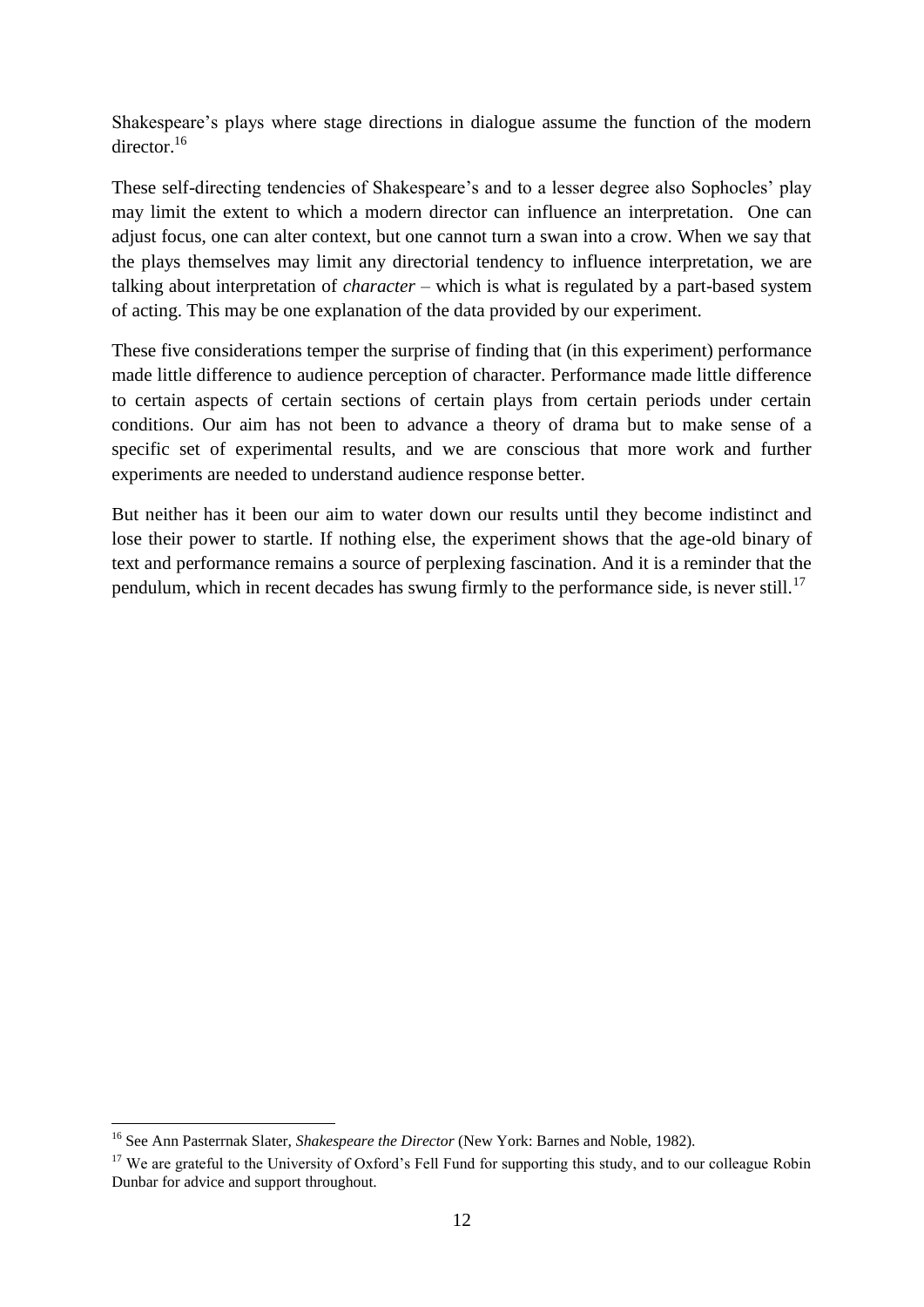# **Appendix: Questionnaires.**

The following questions were used identically for each character that we examined (see above p.2 for a list), with the exception of Q7, which was individually adjusted.

Q1-5 provided the identification score, Q6 the moral approval score, and Qs 8, 9 and 10 the attribution scores. Qs 8-10 were printed on a separate page; participants were asked to fill in Q1-7 before turning over.

Please use the following scale to give us your reactions to the character of **ANTIGONE**. Enter a number in the blank for each question.

|                      |                 | з                           | 4                                |                   | b     |                   |
|----------------------|-----------------|-----------------------------|----------------------------------|-------------------|-------|-------------------|
| Strongly<br>disagree | <b>Disagree</b> | <b>Disagree</b><br>somewhat | Neither<br>agree nor<br>disagree | Agree<br>somewhat | Agree | Strongly<br>agree |

- 1. \_\_\_\_ I think I understand Antigone well
- 2. \_\_\_\_ I understood the events in the scene the way Antigone understood them
- 3. \_\_\_\_ While viewing, I felt like Antigone felt
- 4. While watching, I could really "get inside" Antigone's head
- 5. \_\_\_\_ I tend to understand why Antigone did what she did
- 6. \_\_\_\_ I approve of Antigone's behaviour

7. Antigone has decided to bury her brother, against the order of the ruler. Her sister Ismene takes a different view. Why does Antigone get so angry with her? Write down ONE MAJOR REASON, in two or three sentences: